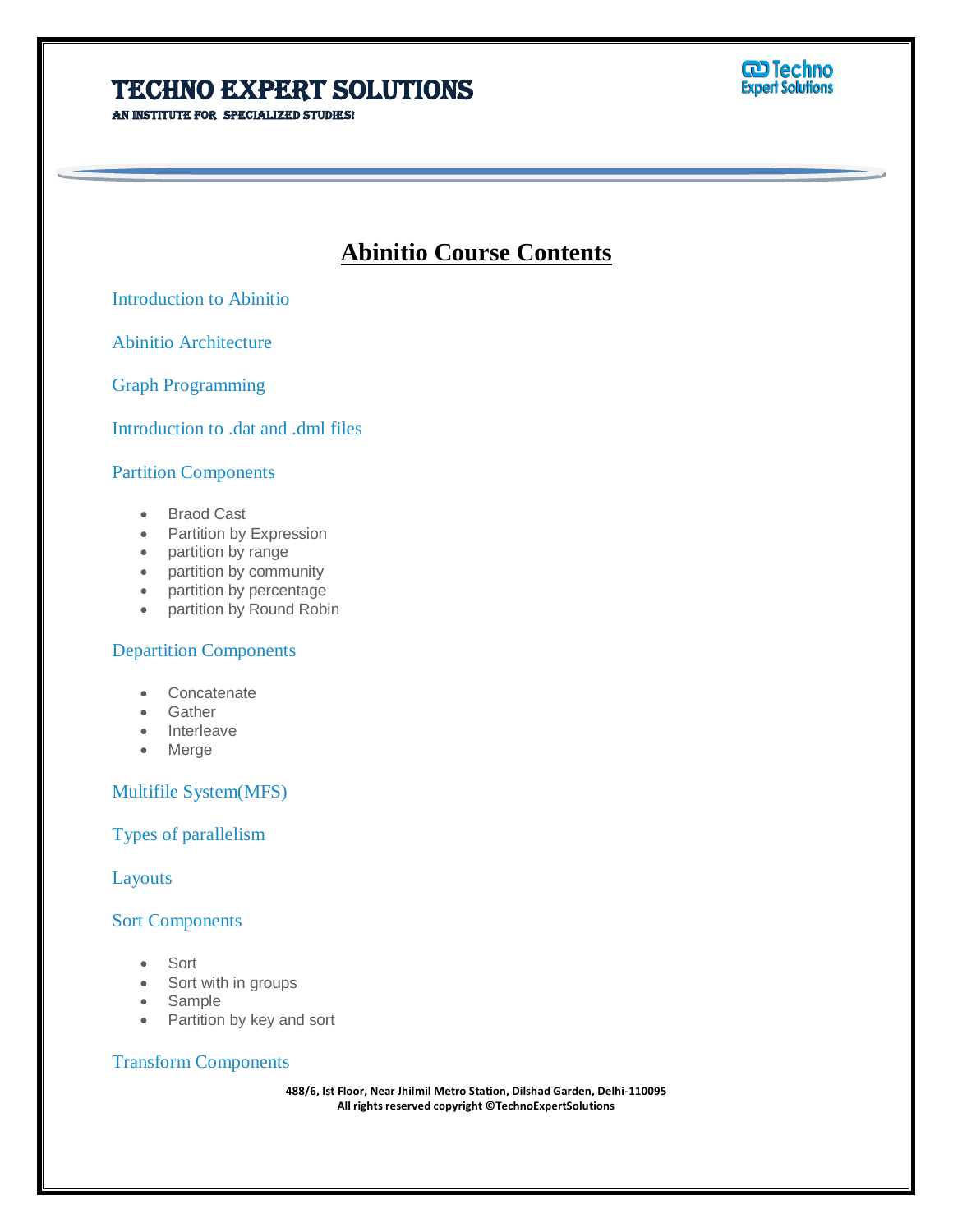# **TECHNO EXPERT SOLUTIONS**

AN INSTITUTE FOR SPECIALIZED STUDIES!



- Filter by expression
- Aggregate
- Scan
- Rollup
- Denormalize Sorted
- Normalize
- Reformat
- Match sorted
- Dedup sorted

### Working with Databases

#### Database components

- Run SQL
- Input Table
- Output Table
- Truncate Table
- Update table

### Phase and check Points

#### Miscellaneous component

- Gather logs
- Run program
- Redefine format
- Trash
- Replicate

#### Dataset Components

- Input File
- Output File
- **•** Lookup File
- Intermediate File

#### FTP Components

- FTP From
- FTP To

**488/6, Ist Floor, Near Jhilmil Metro Station, Dilshad Garden, Delhi-110095 All rights reserved copyright ©TechnoExpertSolutions**

Ī